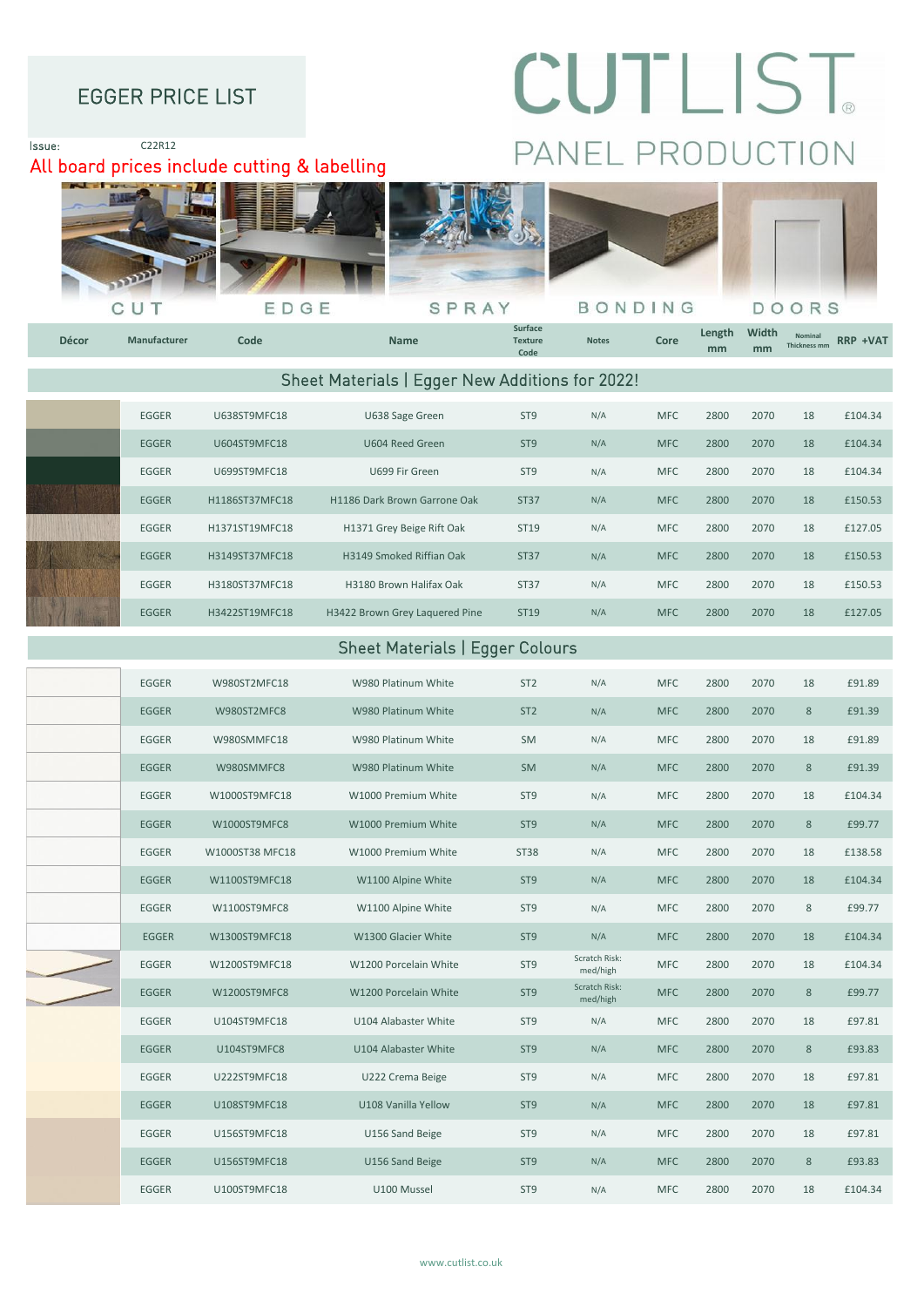| <b>EGGER</b> | U702ST9MFC18  | U702 Cashmere Grey               | ST <sub>9</sub> | N/A                       | <b>MFC</b> | 2800 | 2070 | 18      | £104.34    |
|--------------|---------------|----------------------------------|-----------------|---------------------------|------------|------|------|---------|------------|
| EGGER        | U702ST9MFC8   | U702 Cashmere Grey               | ST <sub>9</sub> | N/A                       | <b>MFC</b> | 2800 | 2070 | $\,8\,$ | £99.77     |
| <b>EGGER</b> | U201ST9MFC18  | U201 Pebble Grey                 | ST <sub>9</sub> | N/A                       | <b>MFC</b> | 2800 | 2070 | 18      | £104.34    |
| EGGER        | U727ST9MFC18  | U727 Stone Grey                  | ST <sub>9</sub> | N/A                       | <b>MFC</b> | 2800 | 2070 | 18      | £104.34    |
| <b>EGGER</b> | U727ST9MFC8   | U727 Stone Grey                  | ST <sub>9</sub> | N/A                       | <b>MFC</b> | 2800 | 2070 | $\,8\,$ | £99.77     |
| EGGER        | U750ST9MFC18  | U750 Taupe Grey                  | ST <sub>9</sub> | N/A                       | <b>MFC</b> | 2800 | 2070 | 18      | £97.81     |
| <b>EGGER</b> | U717ST9MFC18  | U717 Dakar Grey                  | ST <sub>9</sub> | N/A                       | <b>MFC</b> | 2800 | 2070 | 18      | £104.34    |
| EGGER        | U717ST9MFC18  | U717 Dakar Grey                  | ST <sub>9</sub> | N/A                       | <b>MFC</b> | 2800 | 2070 | $\,8\,$ | £99.77     |
| EGGER        | U795ST9MFC18  | U795 Brown Grey                  | ST <sub>9</sub> | N/A                       | <b>MFC</b> | 2800 | 2070 | 18      | <b>POA</b> |
| EGGER        | U741ST9MFC18  | U741 Lava Grey                   | ST <sub>9</sub> | N/A                       | <b>MFC</b> | 2800 | 2070 | 18      | £104.34    |
| <b>EGGER</b> | U775ST9MFC18  | U775 White Grey                  | ST <sub>9</sub> | N/A                       | <b>MFC</b> | 2800 | 2070 | 18      | £104.34    |
| EGGER        | U708ST9MFC18  | U708 Light Grey                  | ST <sub>9</sub> | N/A                       | <b>MFC</b> | 2800 | 2070 | 18      | £97.81     |
| EGGER        | U708ST9MFC16  | U708 Light Grey                  | ST <sub>9</sub> | N/A                       | <b>MFC</b> | 2800 | 2070 | 16      | £114.16    |
| EGGER        | U708ST9MFC8   | U708 Light Grey                  | ST <sub>9</sub> | N/A                       | <b>MFC</b> | 2800 | 2070 | $\,8\,$ | £93.83     |
| EGGER        | U763ST9MFC18  | U763 Pearl Grey                  | ST <sub>9</sub> | N/A                       | <b>MFC</b> | 2800 | 2070 | 18      | £104.34    |
| EGGER        | U765ST9MFC18  | U765 Silver Grey                 | ST <sub>9</sub> | N/A                       | <b>MFC</b> | 2800 | 2070 | 18      | £97.81     |
| EGGER        | U765ST9MFC8   | U765 Silver Grey                 | ST <sub>9</sub> | N/A                       | <b>MFC</b> | 2800 | 2070 | 8       | £93.83     |
| EGGER        | U732ST9MFC18  | U732 Dust Grey                   | ST <sub>9</sub> | N/A                       | <b>MFC</b> | 2800 | 2070 | 18      | £97.81     |
| EGGER        | U732ST9MFC8   | U732 Dust Grey                   | ST <sub>9</sub> | N/A                       | <b>MFC</b> | 2800 | 2070 | 8       | £93.83     |
| <b>EGGER</b> | U780ST9MFC18  | U780 Monument Grey               | ST <sub>9</sub> | N/A                       | <b>MFC</b> | 2800 | 2070 | 18      | £104.34    |
| EGGER        | U960ST9MFC18  | U960 Onyx Grey                   | ST <sub>9</sub> | Scratch Risk:<br>med/high | <b>MFC</b> | 2800 | 2070 | 18      | £104.34    |
| EGGER        | U899ST9MFC18  | U899 Cosmos Grey                 | ST <sub>9</sub> | Scratch Risk:<br>med/high | <b>MFC</b> | 2800 | 2070 | 18      | £104.34    |
| EGGER        | U961ST2MFC18  | U961 Graphite Grey               | ST <sub>2</sub> | Scratch Risk:<br>med/high | <b>MFC</b> | 2800 | 2070 | 18      | £104.34    |
| EGGER        | U961ST2MFC8   | U961 Graphite Grey               | ST <sub>2</sub> | Scratch Risk:<br>med/high | <b>MFC</b> | 2800 | 2070 | 8       | £99.77     |
| EGGER        | U968ST9MFC18  | U968 Carbon Grey                 | ST <sub>9</sub> | Scratch Risk:<br>med/high | <b>MFC</b> | 2800 | 2070 | 18      | £104.34    |
| <b>EGGER</b> | U999ST2MFC18  | U999 Black                       | ST <sub>2</sub> | Scratch Risk:<br>med/high | <b>MFC</b> | 2800 | 2070 | 18      | £104.34    |
| EGGER        | U636ST9MFC18  | U636 Fjord Green                 | ST9             | N/A                       | <b>MFC</b> | 2800 | 2070 | 18      | £104.34    |
| <b>EGGER</b> | U540ST9MFC18  | U540 Denim                       | ST <sub>9</sub> | N/A                       | <b>MFC</b> | 2800 | 2070 | 18      | £104.34    |
| EGGER        | U507ST9MFC18  | U507 Smoke Blue                  | ST <sub>9</sub> | N/A                       | <b>MFC</b> | 2800 | 2070 | 18      | £104.34    |
| EGGER        | U599ST9MFC18  | U599 Indigo Blue                 | ST <sub>9</sub> | N/A                       | <b>MFC</b> | 2800 | 2070 | 18      | £104.34    |
| EGGER        | F501ST2MFC18  | F501 Brushed Aluminium           | ST <sub>2</sub> | N/A                       | <b>MFC</b> | 2800 | 2070 | 18      | £123.80    |
| <b>EGGER</b> | F509ST2MFC18  | F509 Aluminium                   | ST <sub>2</sub> | N/A                       | <b>MFC</b> | 2800 | 2070 | 18      | £123.80    |
| EGGER        | F283ST22MFC18 | F283 Boston Concrete             | ST22            | N/A                       | <b>MFC</b> | 2800 | 2070 | 18      | POA        |
| EGGER        | F186ST9MFC18  | F186 Light Grey Chicago Concrete | ST <sub>9</sub> | N/A                       | <b>MFC</b> | 2800 | 2070 | 18      | £127.05    |
| EGGER        | F812ST9MFC18  | F812 White Levanto Marble        | ST <sub>9</sub> | N/A                       | <b>MFC</b> | 2800 | 2070 | 18      | £127.05    |
| EGGER        | F416ST10MFC18 | F416 Beige Textile               | ST10            | N/A                       | <b>MFC</b> | 2800 | 2070 | 18      | £127.05    |
| EGGER        | F416ST10MFC18 | F416 Beige Textile               | ST10            | N/A                       | <b>MFC</b> | 2800 | 2070 | 8       | £126.07    |
| EGGER        | F417ST10MFC18 | F417 Grey Textile                | ST10            | N/A                       | <b>MFC</b> | 2800 | 2070 | 18      | £127.05    |
| EGGER        | F417ST10MFC18 | F417 Grey Textile                | ST10            | N/A                       | <b>MFC</b> | 2800 | 2070 | 8       | £126.07    |
| EGGER        | F433ST10MFC18 | F433 Anthracite Linen            | ST10            | N/A                       | <b>MFC</b> | 2800 | 2070 | 18      | £127.05    |
| EGGER        | F823ST10MFC18 | F823 Light Cefalu Concrete       | ST10            | N/A                       | <b>MFC</b> | 2800 | 2070 | 18      | £127.05    |
| EGGER        | F461ST10MFC18 | F461 Anthracite Metal Fabric     | ST10            | N/A                       | <b>MFC</b> | 2800 | 2070 | 18      | £130.09    |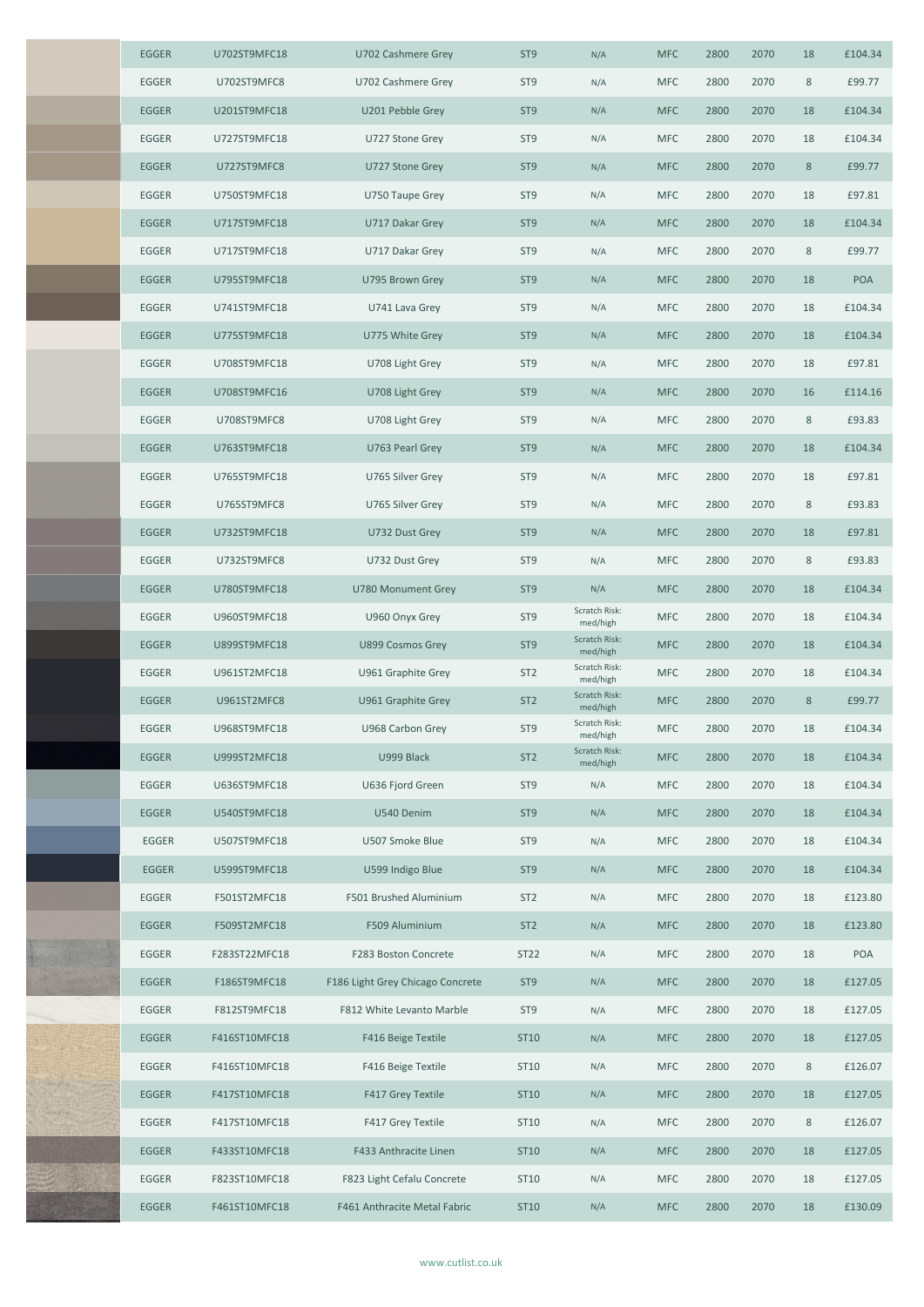| EGGER        | F628ST16MFC18  | F628 Silver Grey Metal Slate                      | ST16        | N/A                                          | <b>MFC</b> | 2800 | 2070 | 18 | £127.05 |
|--------------|----------------|---------------------------------------------------|-------------|----------------------------------------------|------------|------|------|----|---------|
| EGGER        | F629ST16MFC18  | F629 Black Gold Metal Slate                       | ST16        | N/A                                          | <b>MFC</b> | 2800 | 2070 | 18 | £127.05 |
| EGGER        | F637ST16MFC18  | F637 White Chromix                                | ST16        | N/A                                          | <b>MFC</b> | 2800 | 2070 | 18 | £127.05 |
| EGGER        | F500ST20MFC18  | F500 Metallic Inox                                | <b>ST20</b> | N/A                                          | <b>MFC</b> | 2800 | 2070 | 18 | £130.09 |
| EGGER        | F121ST87MFC18  | F121 Anthracite Metal Rock                        | <b>ST87</b> | N/A                                          | <b>MFC</b> | 2800 | 2070 | 18 | £130.09 |
| EGGER        | U998ST38MFC18  | U998 Shadow Black                                 | <b>ST38</b> | N/A                                          | <b>MFC</b> | 2800 | 2070 | 18 | £138.58 |
|              |                | Sheet Materials   Egger PerfectSense Matt & Gloss |             |                                              |            |      |      |    |         |
| EGGER        | W1100PMMDF19   | W1100 Alpine White                                | PM          | ST9 texture on reverse- high<br>scratch risk | <b>MDF</b> | 2800 | 2070 | 19 | £266.33 |
| <b>EGGER</b> | W1000PMMDF19   | W1000 Premium White                               | PM          | ST9 texture on reverse- high<br>scratch risk | <b>MDF</b> | 2800 | 2070 | 19 | £266.33 |
| EGGER        | U702PMMDF19    | U702 Cashmere Grey                                | PM          | ST9 texture on reverse- high<br>scratch risk | <b>MDF</b> | 2800 | 2070 | 19 | £266.33 |
| <b>EGGER</b> | U708PMMDF19    | U708 Light Grey                                   | PM          | ST9 texture on reverse- high<br>scratch risk | <b>MDF</b> | 2800 | 2070 | 19 | £266.33 |
| EGGER        | U727PMMDF19    | U727 Stone Grey                                   | PM          | ST9 texture on reverse- high<br>scratch risk | <b>MDF</b> | 2800 | 2070 | 19 | £266.33 |
| <b>EGGER</b> | U732PMMDF19    | U732 Dust Grey                                    | PM          | ST9 texture on reverse- high<br>scratch risk | <b>MDF</b> | 2800 | 2070 | 19 | £266.33 |
| <b>EGGER</b> | U961PMMDF19    | U961 Graphite Grey                                | PM          | ST9 texture on reverse- high<br>scratch risk | <b>MDF</b> | 2800 | 2070 | 19 | £266.33 |
| <b>EGGER</b> | U999PMMDF19    | U999 Black                                        | PM          | ST9 texture on reverse- high<br>scratch risk | <b>MDF</b> | 2800 | 2070 | 19 | £266.33 |
| EGGER        | U599PMMFC19    | U599 Indigo Blue                                  | PM          | ST9 texture on reverse- high<br>scratch risk | <b>MDF</b> | 2800 | 2070 | 19 | £266.33 |
| EGGER        | F120PMMFC19    | F120 Light Grey Metal Rock                        | PM          | ST9 texture on reverse- high<br>scratch risk | <b>MDF</b> | 2800 | 2070 | 19 | £266.33 |
| EGGER        | F206PMMFC19    | F206 Black Pietra Grigia                          | PM          | ST9 texture on reverse- high<br>scratch risk | <b>MDF</b> | 2800 | 2070 | 19 | £266.33 |
| EGGER        | F627PMMFC19    | F627 Dark Steel                                   | PM          | ST9 texture on reverse- high<br>scratch risk | <b>MDF</b> | 2800 | 2070 | 19 | £266.33 |
| EGGER        | F812PMMFC19    | F812 White Levanto Marble                         | PM          | ST9 texture on reverse- high<br>scratch risk | <b>MDF</b> | 2800 | 2070 | 19 | £266.33 |
| EGGER        | W1100PGMDF19   | W1100 Alpine White                                | PG          | ST9 texture on reverse- high<br>scratch risk | <b>MDF</b> | 2800 | 2070 | 19 | £248.12 |
| EGGER        | W1000PGMDF19   | W1000 Premium White                               | PG          | ST9 texture on reverse- high<br>scratch risk | <b>MDF</b> | 2800 | 2070 | 19 | £248.12 |
| EGGER        | U702PGMDF19    | U702 Cashmere Grey                                | PG          | ST9 texture on reverse- high<br>scratch risk | <b>MDF</b> | 2800 | 2070 | 19 | £248.12 |
| EGGER        | U708PGMDF19    | U708 Light Grey                                   | PG          | ST9 texture on reverse- high<br>scratch risk | <b>MDF</b> | 2800 | 2070 | 19 | £248.12 |
| EGGER        | U727PGMDF19    | U727 Stone Grey                                   | PG          | ST9 texture on reverse- high<br>scratch risk | <b>MDF</b> | 2800 | 2070 | 19 | £248.12 |
| EGGER        | U732PGMDF19    | U732 Dust Grey                                    | PG          | ST9 texture on reverse- high<br>scratch risk | <b>MDF</b> | 2800 | 2070 | 19 | £248.12 |
| EGGER        | U961PGMDF19    | U961 Graphite Grey                                | PG          | ST9 texture on reverse- high<br>scratch risk | <b>MDF</b> | 2800 | 2070 | 19 | £248.12 |
| EGGER        | U999PGMDF19    | U999 Black                                        | PG          | ST9 texture on reverse- high<br>scratch risk | <b>MDF</b> | 2800 | 2070 | 19 | £248.12 |
| EGGER        | U323PGMDF19    | U323 Chilli Red                                   | PG          | ST9 texture on reverse- high<br>scratch risk | <b>MDF</b> | 2800 | 2070 | 19 | £248.12 |
| EGGER        | F206PGMFC19    | F206 Black Pietra Grigia                          | PG          | ST9 texture on reverse- high<br>scratch risk | <b>MFC</b> | 2800 | 2070 | 19 | £248.12 |
| EGGER        | F812PGMFC19    | F812 White Levanto Marble                         | PG          | ST9 texture on reverse- high<br>scratch risk | <b>MFC</b> | 2800 | 2070 | 19 | £248.12 |
|              |                | Sheet Materials   Egger High Gloss                |             |                                              |            |      |      |    |         |
| EGGER        | W1100ST30MFC18 | W1100 Alpine White                                | ST30        | Scratch Risk: high                           | <b>MFC</b> | 2800 | 2070 | 18 | £130.09 |
| EGGER        | W1000ST30MFC18 | W1000 Premium White                               | <b>ST30</b> | Scratch Risk: high                           | <b>MFC</b> | 2800 | 2070 | 18 | £130.09 |
| EGGER        | U104ST30MFC18  | U104 Alabaster White                              | ST30        | Scratch Risk: high                           | <b>MFC</b> | 2800 | 2070 | 18 | £130.09 |
| EGGER        | U222ST30MFC18  | U222 Crema Beige                                  | ST30        | Scratch Risk: high                           | <b>MFC</b> | 2800 | 2070 | 18 | £130.09 |

EGGER U702ST30MFC18 U702 Cashmere Grey ST30 Scratch Risk: high MFC 2800 2070 18 £130.09 EGGER U708ST30MFC18 U708 Light Grey ST30 Scratch Risk: high MFC 2800 2070 18 £130.09 EGGER U732ST30MFC18 U732 Dust Grey ST30 Scratch Risk: high MFC 2800 2070 18 £130.09 EGGER U961ST30MFC18 U961 Graphite Grey ST30 Scratch Risk: high MFC 2800 2070 18 £130.09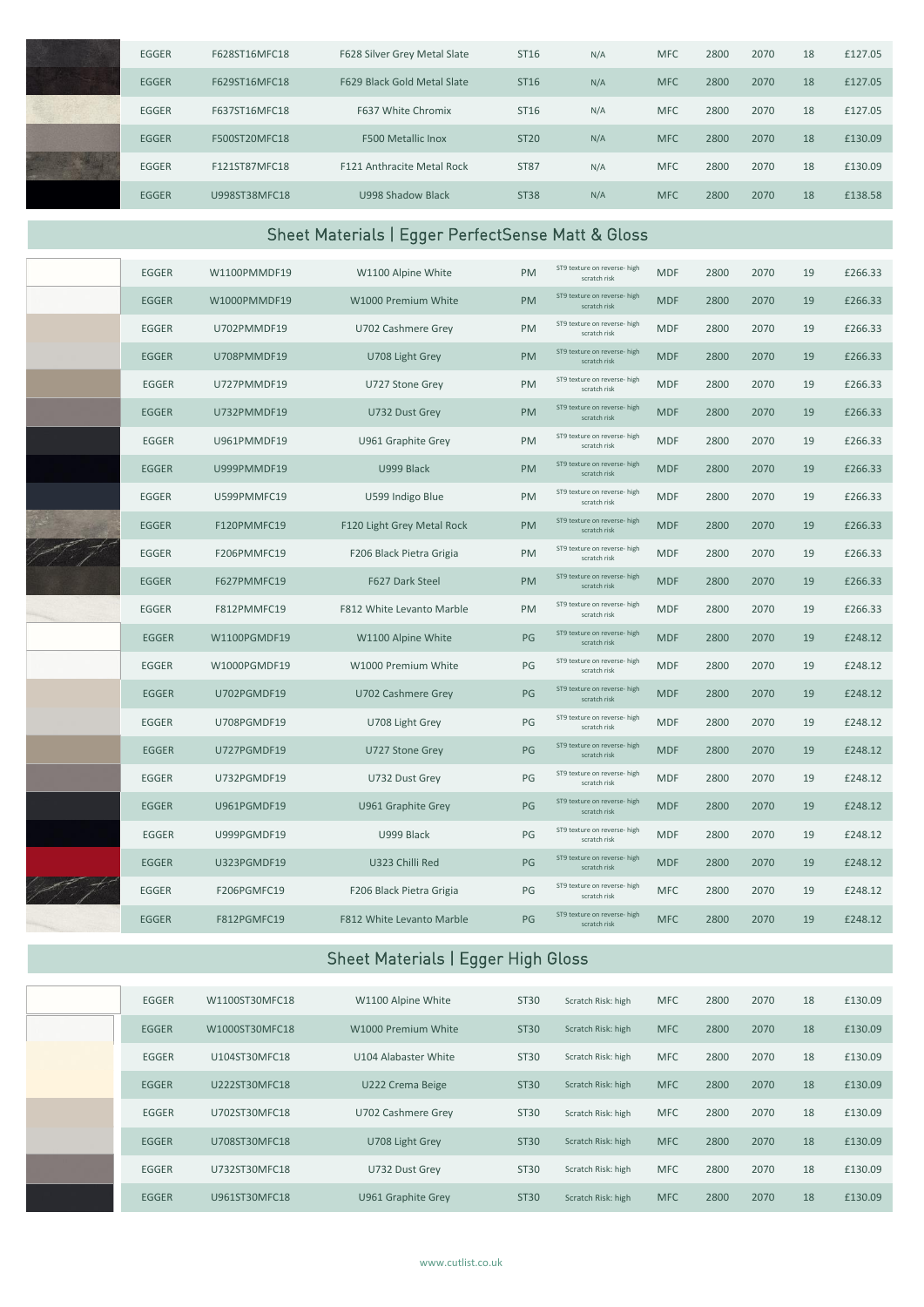# Sheet Materials | Egger Premium Woodgrains

| EGGER        | H3309ST28MFC18 | H3309 Sand Gladstone Oak            | <b>ST28</b> | N/A | <b>MFC</b> | 2800 | 2070 | 18 | £150.53 |
|--------------|----------------|-------------------------------------|-------------|-----|------------|------|------|----|---------|
| EGGER        | H3326ST28MFC18 | H3326 Grey Beige Gladstone Oak      | <b>ST28</b> | N/A | <b>MFC</b> | 2800 | 2070 | 18 | £150.53 |
| EGGER        | H3325ST28MFC18 | H3325 Tobacco Gladstone Oak         | <b>ST28</b> | N/A | <b>MFC</b> | 2800 | 2070 | 18 | £150.53 |
| <b>EGGER</b> | H3342ST28MFC18 | H3342 Sepia Gladstone Oak           | <b>ST28</b> | N/A | MFC        | 2800 | 2070 | 18 | £150.53 |
| EGGER        | H1250ST36MFC18 | H1250 Navarra Ash                   | ST36        | N/A | <b>MFC</b> | 2800 | 2070 | 18 | £138.58 |
| <b>EGGER</b> | H3452ST36MFC18 | H3452 Graphite Grey Fleetwood       | ST36        | N/A | <b>MFC</b> | 2800 | 2070 | 18 | POA     |
| EGGER        | H1377ST36MFC18 | H1377 Sand Orleans Oak              | ST36        | N/A | <b>MFC</b> | 2800 | 2070 | 18 | £138.58 |
| EGGER        | H1379ST36MFC18 | H1379 Brown Orleans Oak             | ST36        | N/A | <b>MFC</b> | 2800 | 2070 | 18 | £138.58 |
| EGGER        | H1486ST36MFC18 | H1486 Pasadena Pine                 | ST36        | N/A | <b>MFC</b> | 2800 | 2070 | 18 | £138.58 |
| <b>EGGER</b> | H1180ST37MFC18 | H1180 Natural Halifax Oak           | ST37        | N/A | MFC        | 2800 | 2070 | 18 | £150.53 |
| EGGER        | H1181ST37MFC18 | H1181 Tobacco Halifax Oak           | ST37        | N/A | <b>MFC</b> | 2800 | 2070 | 18 | £150.53 |
| <b>EGGER</b> | H3335ST28MFC18 | H3335 White Gladstine Oak           | <b>ST28</b> | N/A | <b>MFC</b> | 2800 | 2070 | 18 | £150.53 |
| EGGER        | H1176ST37MFC18 | H1176 White Halifax Oak             | <b>ST37</b> | N/A | <b>MFC</b> | 2800 | 2070 | 18 | £150.53 |
| EGGER        | H3403ST38MFC18 | H3403 White Mountain Larch          | <b>ST38</b> | N/A | <b>MFC</b> | 2800 | 2070 | 18 | £150.53 |
| EGGER        | H3406ST38MFC18 | H3406 Anthracite Mountain Larch     | <b>ST38</b> | N/A | <b>MFC</b> | 2800 | 2070 | 18 | £150.53 |
| <b>EGGER</b> | H1253ST19MFC18 | H1253 Truffle Brown Branson Robinia | ST19        | N/A | <b>MFC</b> | 2800 | 2070 | 18 | £127.05 |
| EGGER        | H1714ST19MFC18 | H1714 Lincoln Walnut                | ST19        | N/A | <b>MFC</b> | 2800 | 2070 | 18 | £127.05 |
| EGGER        | H3146ST19MFC18 | H3146 Beige Grey Lorenzo Oak        | ST19        | N/A | <b>MFC</b> | 2800 | 2070 | 18 | £127.05 |
| EGGER        | H3158ST19MFC18 | H3158 Grey Vincenza Oak             | ST19        | N/A | <b>MFC</b> | 2800 | 2070 | 18 | £127.05 |
| EGGER        | H3190ST19MFC18 | H3190 Anthracite Fineline Metallic  | ST19        | N/A | <b>MFC</b> | 2800 | 2070 | 18 | £127.05 |
| EGGER        | H3349ST19MFC18 | H3349 Kaiserberg Oak                | ST19        | N/A | <b>MFC</b> | 2800 | 2070 | 18 | £127.05 |
| <b>EGGER</b> | H3330ST36MFC18 | H3330 Natural Anthor Oak            | ST36        | N/A | <b>MFC</b> | 2800 | 2070 | 18 | £138.58 |
| EGGER        | H1336ST37MFC18 | H1336 Sand Grey Glazed Halifax Oak  | ST37        | N/A | <b>MFC</b> | 2800 | 2070 | 18 | £150.53 |
| <b>EGGER</b> | H3176ST37MFC18 | H3176 Pewter Halifax Oak            | ST37        | N/A | <b>MFC</b> | 2800 | 2070 | 18 | £150.53 |
| EGGER        | H3178ST37MFC18 | H3178 Black Glazed Halifax Oak      | ST37        | N/A | <b>MFC</b> | 2800 | 2070 | 18 | £150.53 |
| EGGER        | H1313ST10MFC18 | H1313 Grey Brown Whiteriver Oak     | ST10        | N/A | <b>MFC</b> | 2800 | 2070 | 18 | £123.80 |
| <b>EGGER</b> | H1330ST10MFC18 | H1330 Vintage Santa Fe Oak          | ST10        | N/A | <b>MFC</b> | 2800 | 2070 | 18 | £127.05 |
| <b>EGGER</b> | H1331ST10MFC18 | H1331 Grey Santa Fe Oak             | ST10        | N/A | <b>MFC</b> | 2800 | 2070 | 18 | £127.05 |
|              |                |                                     |             |     |            |      |      |    |         |

## Sheet Materials | Egger Woodgrains

| EGGER        | H1277ST9MFC18  | H1277 Light Lakeland Acacia | ST <sub>9</sub> | N/A | <b>MFC</b> | 2800 | 2070 | 18 | £117.30    |
|--------------|----------------|-----------------------------|-----------------|-----|------------|------|------|----|------------|
| <b>EGGER</b> | H1733ST9MFC18  | H1733 Mainau Birch          | ST <sub>9</sub> | N/A | <b>MFC</b> | 2800 | 2070 | 18 | £112.12    |
| EGGER        | H1521ST15MFC18 | H1521 Maple                 | ST15            | N/A | <b>MFC</b> | 2800 | 2070 | 18 | <b>POA</b> |
| <b>EGGER</b> | H3840ST9MFC18  | H3840 Natural Mandal Maple  | ST <sub>9</sub> | N/A | <b>MFC</b> | 2800 | 2070 | 18 | £117.30    |
| EGGER        | H1615ST9MFC18  | H1615 Verona Cherry         | ST <sub>9</sub> | N/A | <b>MFC</b> | 2800 | 2070 | 18 | £117.30    |
| <b>EGGER</b> | H1582ST15MFC18 | H1582 Ellmau Beech          | <b>ST15</b>     | N/A | <b>MFC</b> | 2800 | 2070 | 18 | £112.12    |
| EGGER        | H1511ST15MFC18 | H1511 Bavarian Beech        | ST15            | N/A | <b>MFC</b> | 2800 | 2070 | 18 | £112.12    |
| EGGER        | H1145ST10MFC18 | H1145 Natural Bardolino Oak | ST10            | N/A | <b>MFC</b> | 2800 | 2070 | 18 | £123.80    |
| EGGER        | H1146ST10MFC18 | H1146 Grey Bardolino Oak    | ST10            | N/A | <b>MFC</b> | 2800 | 2070 | 18 | £123.80    |
| <b>EGGER</b> | H1158ST10MFC18 | H1158 Truffle Bardolino Oak | ST10            | N/A | <b>MFC</b> | 2800 | 2070 | 18 | <b>POA</b> |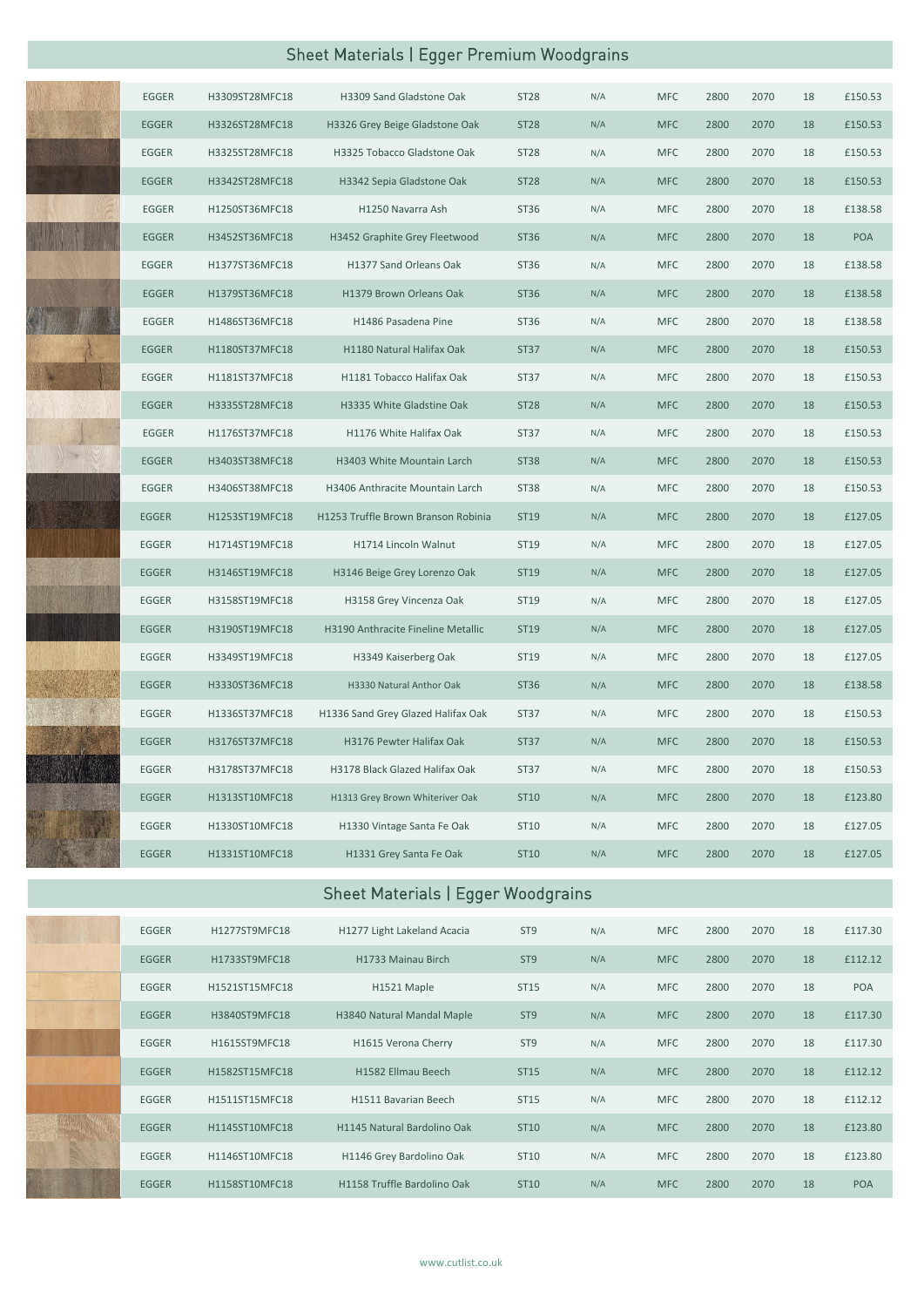| EGGER        | H1334ST9MFC18  | H1334 Light Sorano Oak         | ST <sub>9</sub>  | N/A | <b>MFC</b> | 2800 | 2070 | 18      | £112.12    |
|--------------|----------------|--------------------------------|------------------|-----|------------|------|------|---------|------------|
| EGGER        | H1334ST9MFC8   | H1334 Light Sorano Oak         | ST <sub>9</sub>  | N/A | <b>MFC</b> | 2800 | 2070 | 8       | £123.80    |
| EGGER        | H1372ST22MFC18 | H1372 Natural Aragon Oak       | <b>ST22</b>      | N/A | <b>MFC</b> | 2800 | 2070 | 18      | £123.80    |
| EGGER        | H1342ST12MFC18 | H1342 Natural Helena Oak       | ST12             | N/A | <b>MFC</b> | 2800 | 2070 | 18      | POA        |
| EGGER        | H3382ST9MFC18  | H3382 Light Winchester Oak     | ST <sub>9</sub>  | N/A | <b>MFC</b> | 2800 | 2070 | 18      | £112.12    |
| EGGER        | H3382ST9MFC8   | H3382 Light Winchester Oak     | ST <sub>9</sub>  | N/A | <b>MFC</b> | 2800 | 2070 | $\,8\,$ | £112.48    |
| EGGER        | H1381ST12MFC18 | H1381 Winchester Oak           | ST12             | N/A | <b>MFC</b> | 2800 | 2070 | 18      | POA        |
| EGGER        | H1319ST12MFC18 | H1319 Light Calais Oak         | ST12             | N/A | <b>MFC</b> | 2800 | 2070 | 18      | POA        |
| EGGER        | H3368ST9MFC18  | H3368 Natural Lancaster Oak    | ST <sub>9</sub>  | N/A | <b>MFC</b> | 2800 | 2070 | 18      | £117.30    |
| EGGER        | H3368ST9MFC8   | H3368 Natural Lancaster Oak    | ST <sub>9</sub>  | N/A | <b>MFC</b> | 2800 | 2070 | $\,8\,$ | £113.40    |
| EGGER        | H3303ST10MFC18 | H3303 Natural Hamilton Oak     | ST10             | N/A | <b>MFC</b> | 2800 | 2070 | 18      | £123.80    |
| EGGER        | H3730ST10MFC18 | H3730 Natural Hickory          | ST10             | N/A | <b>MFC</b> | 2800 | 2070 | 18      | £123.80    |
| EGGER        | H3332ST10MFC18 | H3332 Grey Nebraska Oak        | ST10             | N/A | <b>MFC</b> | 2800 | 2070 | 18      | £123.80    |
| <b>EGGER</b> | H1399ST10MFC18 | H1399 Truffle Brown Denver Oak | ST10             | N/A | <b>MFC</b> | 2800 | 2070 | 18      | £127.05    |
| EGGER        | H1137ST12MFC18 | H1137 Black Brown Sorano Oak   | ST12             | N/A | <b>MFC</b> | 2800 | 2070 | 18      | £117.30    |
| <b>EGGER</b> | H3700ST10MFC18 | H3700 Natural Pacific Walnut   | ST10             | N/A | <b>MFC</b> | 2800 | 2070 | 18      | £123.80    |
| EGGER        | H3702ST10MFC18 | H3702 Tobacco Pacific Walnut   | ST10             | N/A | <b>MFC</b> | 2800 | 2070 | 18      | £123.80    |
| EGGER        | H3710ST9MFC18  | H3710 Natural Carini Walnut    | ST <sub>9</sub>  | N/A | <b>MFC</b> | 2800 | 2070 | 18      | £123.80    |
| EGGER        | H3734ST9MFC18  | H3734 Natural Dijon Walnut     | ST <sub>9</sub>  | N/A | <b>MFC</b> | 2800 | 2070 | 18      | £117.30    |
| <b>EGGER</b> | H3734ST9MFC18  | H3734 Natural Dijon Walnut     | ST <sub>9</sub>  | N/A | <b>MFC</b> | 2800 | 2070 | $\,8$   | £113.40    |
| EGGER        | H3703ST15MFC18 | H3703 Natural Aida Walnut      | ST15             | N/A | <b>MFC</b> | 2800 | 2070 | 18      | POA        |
| EGGER        | H3704ST15MFC18 | H3704 Tobacco Aida Walnut      | <b>ST15</b>      | N/A | <b>MFC</b> | 2800 | 2070 | 18      | £112.12    |
| EGGER        | H3704ST15MFC18 | H3704 Tobacco Aida Walnut      | ST15             | N/A | <b>MFC</b> | 2800 | 2070 | 8       | £112.48    |
| EGGER        | H3078ST22MFC18 | H3078 White Havana Pine        | ST <sub>22</sub> | N/A | <b>MFC</b> | 2800 | 2070 | 18      | POA        |
| EGGER        | H3081ST22MFC18 | H3081 Black Havana Pine        | ST22             | N/A | <b>MFC</b> | 2800 | 2070 | 18      | POA        |
| <b>EGGER</b> | H3081ST22MFC18 | H3081 Black Havana Pine        | <b>ST22</b>      | N/A | <b>MFC</b> | 2800 | 2070 | $\,8\,$ | <b>POA</b> |
| EGGER        | H1474ST22MFC18 | H1474 White Avola              | ST22             | N/A | <b>MFC</b> | 2800 | 2070 | 18      | POA        |
| EGGER        | H1474ST22MFC18 | H1474 White Avola              | <b>ST22</b>      | N/A | <b>MFC</b> | 2800 | 2070 | 8       | POA        |
| EGGER        | H1477ST22MFC18 | H1477 Green Grey Avola         | ST22             | N/A | <b>MFC</b> | 2800 | 2070 | 18      | POA        |
| EGGER        | H1484ST22MFC18 | H1484 Brown Grey Avola         | ST22             | N/A | <b>MFC</b> | 2800 | 2070 | 18      | POA        |
| EGGER        | H1484ST22MFC18 | H1484 Brown Grey Avola         | ST22             | N/A | <b>MFC</b> | 2800 | 2070 | $\,8\,$ | POA        |
| EGGER        | H1478ST22MFC18 | H1478 Truffle Brown Avola      | <b>ST22</b>      | N/A | <b>MFC</b> | 2800 | 2070 | 18      | <b>POA</b> |
| EGGER        | H3012ST22MFC18 | H3012 Coco Bolo                | ST22             | N/A | <b>MFC</b> | 2800 | 2070 | 18      | £123.80    |
| EGGER        | H3090ST22MFC18 | H3090 Shorewood                | <b>ST22</b>      | N/A | <b>MFC</b> | 2800 | 2070 | 18      | £123.80    |
| EGGER        | H3058ST22MFC18 | H3058 Mali Wenge               | ST22             | N/A | <b>MFC</b> | 2800 | 2070 | 18      | £123.80    |
| EGGER        | H1401ST22MFC18 | H1401 Cascina Pine             | <b>ST22</b>      | N/A | <b>MFC</b> | 2800 | 2070 | 18      | £127.05    |
| EGGER        | H3131ST12MFC18 | H3131 Natural Davos Oak        | ST12             | N/A | <b>MFC</b> | 2800 | 2070 | 18      | £123.80    |
| EGGER        | H3133ST12MFC18 | H3133 Truffle Brown Davos Oak  | ST12             | N/A | <b>MFC</b> | 2800 | 2070 | 18      | £123.80    |
| EGGER        | H3170ST12MFC18 | H3170 Natural Kendal Oak       | ST12             | N/A | <b>MFC</b> | 2800 | 2070 | 18      | £123.80    |
| EGGER        | H3171ST12MFC18 | H3171 Oiled Kendal Oak         | ST12             | N/A | <b>MFC</b> | 2800 | 2070 | 18      | £123.80    |
| EGGER        | H3331ST10MFC18 | H3331 Natural Nebraska Oak     | ST10             | N/A | <b>MFC</b> | 2800 | 2070 | 18      | £123.80    |
| EGGER        | H1387ST10MFC18 | H1387 Graphite Denver Oak      | ST10             | N/A | <b>MFC</b> | 2800 | 2070 | 18      | £127.05    |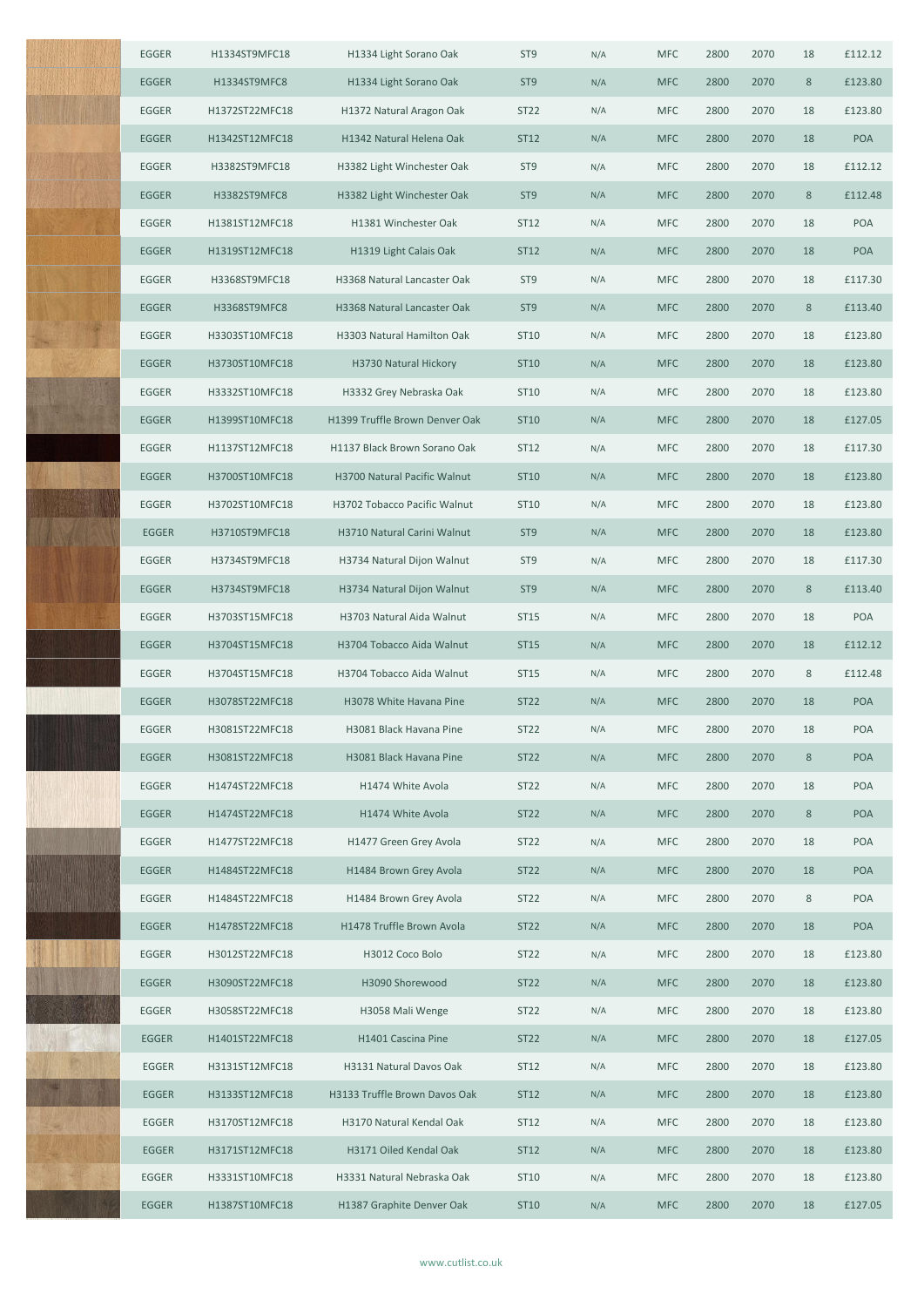| EGGER        | H1122ST22MFC18 | H1122 Whitewood                                  | <b>ST22</b> | N/A | <b>MFC</b> | 2800 | 2070 | 18    | £127.05 |
|--------------|----------------|--------------------------------------------------|-------------|-----|------------|------|------|-------|---------|
| <b>EGGER</b> | H1123ST22MFC18 | H1123 Graphitewood                               | <b>ST22</b> | N/A | <b>MFC</b> | 2800 | 2070 | 18    | £127.05 |
|              |                | Sheet Materials   Egger ST27 Painted Timber look |             |     |            |      |      |       |         |
|              |                |                                                  |             |     |            |      |      |       |         |
| EGGER        | W980ST27MFC18  | W980 Platinum White                              | ST27        | N/A | <b>MFC</b> | 2800 | 2070 | 18    | £130.09 |
| <b>EGGER</b> | W1200ST27MFC18 | W1200 Porcelain White                            | <b>ST27</b> | N/A | <b>MFC</b> | 2800 | 2070 | 18    | £130.09 |
| EGGER        | W1200ST27MFC8  | W1200 Porcelain White                            | ST27        | N/A | <b>MFC</b> | 2800 | 2070 | 8     | £127.20 |
| <b>EGGER</b> | U100ST27MFC18  | U100 Mussel                                      | <b>ST27</b> | N/A | <b>MFC</b> | 2800 | 2070 | 18    | £130.09 |
| EGGER        | U104ST27MFC18  | U104 Alabaster White                             | ST27        | N/A | <b>MFC</b> | 2800 | 2070 | 18    | £130.09 |
| EGGER        | U702ST27MFC18  | U702 Cashmere Grey                               | ST27        | N/A | <b>MFC</b> | 2800 | 2070 | 18    | £130.09 |
| EGGER        | U201ST27MFC18  | U201 Pebble Grey                                 | ST27        | N/A | <b>MFC</b> | 2800 | 2070 | 18    | £130.09 |
| EGGER        | U775ST27MFC18  | U775 White Grey                                  | ST27        | N/A | <b>MFC</b> | 2800 | 2070 | 18    | £130.09 |
| EGGER        | U708ST27MFC18  | U708 Light Grey                                  | ST27        | N/A | <b>MFC</b> | 2800 | 2070 | 18    | £130.09 |
| EGGER        | U708ST27MFC8   | U708 Light Grey                                  | ST27        | N/A | <b>MFC</b> | 2800 | 2070 | $8\,$ | £130.09 |
| EGGER        | U750ST27MFC18  | U750 Taupe Grey                                  | ST27        | N/A | <b>MFC</b> | 2800 | 2070 | 18    | £130.09 |
| EGGER        | U717ST27MFC18  | U717 Dakar Grey                                  | ST27        | N/A | <b>MFC</b> | 2800 | 2070 | 18    | £130.09 |
| EGGER        | U727ST27MFC18  | U727 Stone Grey                                  | ST27        | N/A | <b>MFC</b> | 2800 | 2070 | 18    | £130.09 |
| EGGER        | U960ST27MFC18  | U960 Onyx Grey                                   | ST27        | N/A | <b>MFC</b> | 2800 | 2070 | 18    | £130.09 |
| EGGER        | U961ST27MFC18  | U961 Graphite                                    | ST27        | N/A | <b>MFC</b> | 2800 | 2070 | 18    | £130.09 |
| EGGER        | U636ST27MFC18  | U636 Fjord                                       | ST27        | N/A | <b>MFC</b> | 2800 | 2070 | 18    | £130.09 |
| EGGER        | U599ST27MFC18  | U599 Indigo Blue                                 | ST27        | N/A | <b>MFC</b> | 2800 | 2070 | 18    | £130.09 |
| EGGER        | W1000ST19MFC18 | W1000 Premium White                              | ST19        | N/A | <b>MFC</b> | 2800 | 2070 | 18    | £123.80 |
| EGGER        | U201ST19MFC18  | U201 Pebble Grey                                 | ST19        | N/A | <b>MFC</b> | 2800 | 2070 | 18    | £123.80 |
| EGGER        | U599ST19MFC18  | U599 Indigo Blue                                 | ST19        | N/A | <b>MFC</b> | 2800 | 2070 | 18    | £123.80 |
| EGGER        | U636ST19MFC18  | U636 Fjord Green                                 | ST19        | N/A | <b>MFC</b> | 2800 | 2070 | 18    | £123.80 |
| EGGER        | U702ST19MFC18  | U702 Cashmere Grey                               | ST19        | N/A | <b>MFC</b> | 2800 | 2070 | 18    | £123.80 |
| EGGER        | U708ST19MFC18  | U708 Light Grey                                  | ST19        | N/A | <b>MFC</b> | 2800 | 2070 | 18    | £123.80 |
| EGGER        | U727ST19MFC18  | U727 Stone Grey                                  | ST19        | N/A | <b>MFC</b> | 2800 | 2070 | 18    | £123.80 |
| EGGER        | U732ST19MFC18  | U732 Dust Grey                                   | ST19        | N/A | <b>MFC</b> | 2800 | 2070 | 18    | £123.80 |
| EGGER        | U750ST19MFC18  | U750 Taupe Grey                                  | ST19        | N/A | <b>MFC</b> | 2800 | 2070 | 18    | £123.80 |
| EGGER        | U775ST19MFC18  | U775 White Grey                                  | ST19        | N/A | <b>MFC</b> | 2800 | 2070 | 18    | £123.80 |
| EGGER        | U960ST19MFC18  | U960 Onyx Grey                                   | ST19        | N/A | <b>MFC</b> | 2800 | 2070 | 18    | £123.80 |
| EGGER        | U961ST19MFC18  | U961 Graphite Grey                               | ST19        | N/A | <b>MFC</b> | 2800 | 2070 | 18    | £123.80 |
| EGGER        | U999ST19MFC18  | U999 Black                                       | ST19        | N/A | <b>MFC</b> | 2800 | 2070 | 18    | £123.80 |
|              |                |                                                  |             |     |            |      |      |       |         |

# Edge banding | Applied before priming/ lacquering as applicable

| 10-19mm | $20 - 29$ mm | $30 - 39$ mm                                     | $40 - 55$ mm       | Type of Edge band | <b>Edge Detail</b>  |
|---------|--------------|--------------------------------------------------|--------------------|-------------------|---------------------|
|         |              | Standard Hot-melt edge banding - Price per Meter |                    |                   |                     |
| £2.60   | £2.80        | £3.15                                            | £3.35              | ABS 1mm           | Square edge only    |
| £2.85   | £3.15        | £3.35                                            | £3.55              | ABS 2mm           | Radius/ Square edge |
| £2.85   | £3.15        | £3.35                                            | £3.55              | Veneer 1mm        | Square edge only    |
| £3.10   | £3.35        | £3.55                                            | £3.75              | Veneer 2mm        | Radius/ Square edge |
|         |              |                                                  |                    |                   |                     |
|         |              |                                                  | Additional Charges |                   |                     |